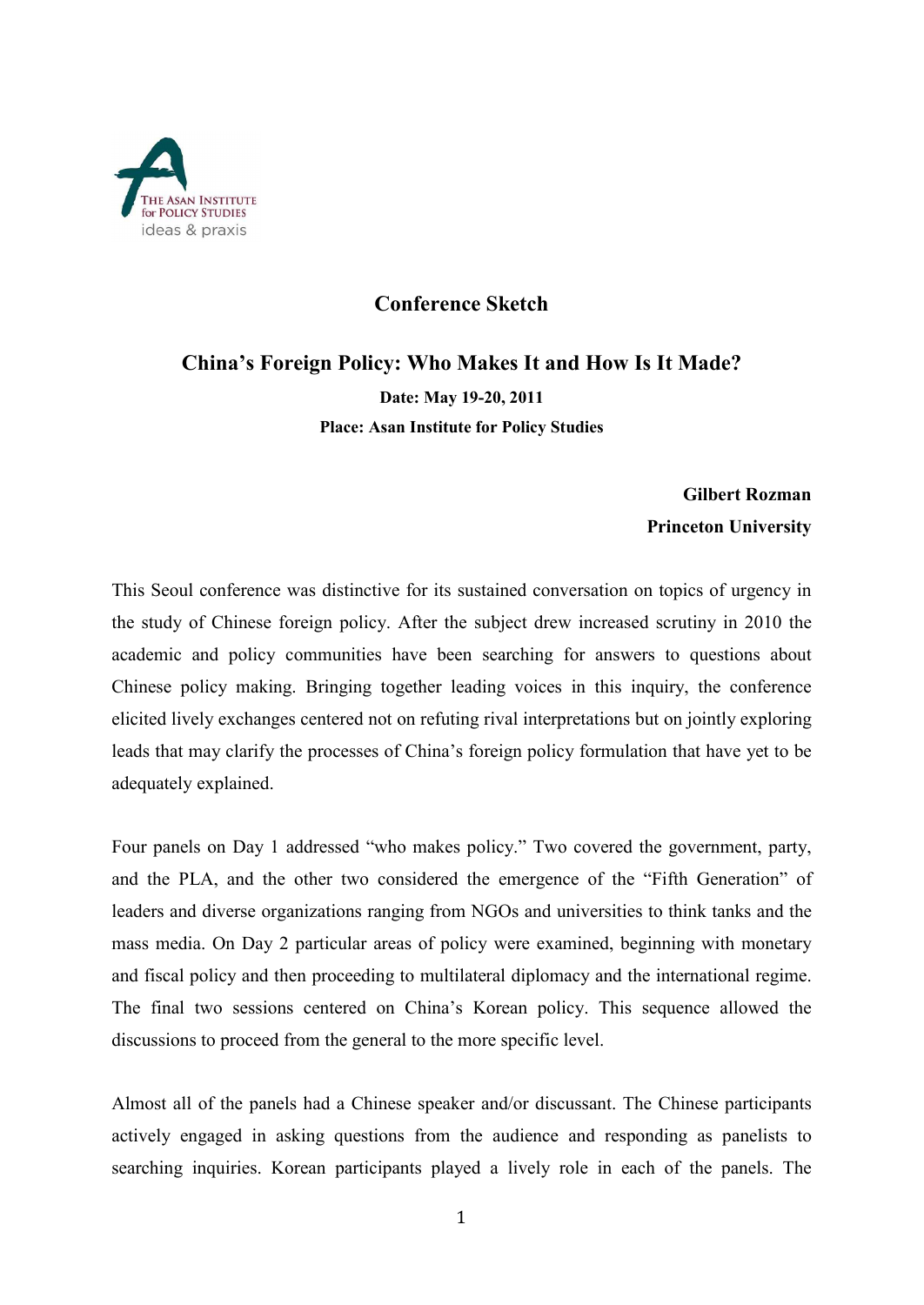atmosphere prioritized the joint search for answers to questions, not differences based on the nationality of the respondent, although there were occasions when some of the Chinese participants were presumed to have knowledge of aspects of recent developments that others at the conference sought to understand better. While one Chinese perspective highlighted scientific decision-making and smooth teamwork at the top, even it warned of a lack of a powerful supervisory mechanism or accountability for serious mistakes.

One question that laid the groundwork for others was why after thirty years of relatively successful foreign policy had China angered so many countries in the span of eighteen months from the second half of 2009. In the search for causality various points of view were presented. At one extreme were arguments that the changing direction at the top set the overall course for growing belligerence. Some postulated the presence of a "grand strategy." At the other extreme were assertions that the leaders lost control over developments in the face of strong interest groups, only belatedly trying to impose order. They pointed to the growing involvement of diverse actors with no suitable arrangements for timely coordination. A proliferation of actors raises the need for tighter management, which is not being met.

One question related to coordination was why China has not established a national security council. The absence of such an organization points to the importance of personal ties rather than institutions and the reluctance of retiring leaders, who retain an interest in shaping policy, to see an organization limit their influence. Some consideration went to the role of the PLA in opposing institutional changes that could undercut its influence. Divided leadership responsibilities cannot easily be reversed. This is growing more serious as authority has become more fractured and the view that China should more actively defend its interests has become prevalent. Those who want to see China respected on the international stage have been losing ground to powerful interest groups and need a new mechanism.

A linkage was drawn between the weakness of leadership and the need to show toughness on the sort of sensitive issues that arose in 2010. Participants questioned to what degree the influence of the top leader has declined as well as how much further this is likely to proceed when Xi Jinping succeeds Hu Jintao. Is this transformation so far-reaching that the top-down model is fading in China? Others did not accept the premise even if a single leader is no longer as powerful, citing evidence of leadership debates and decisions that at critical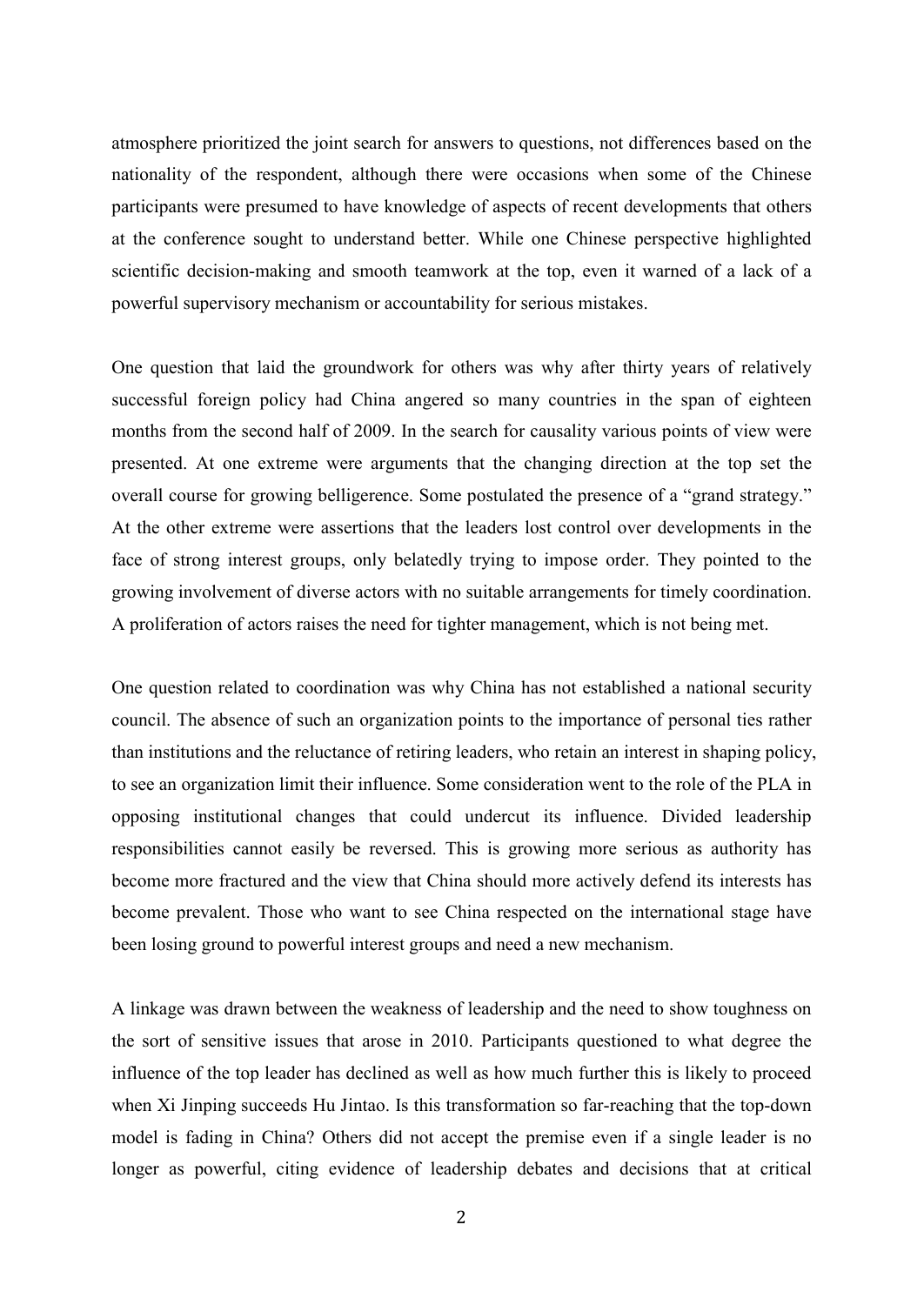moments set the course for new directions in foreign policy. One concern is the compartmentalization, favoring certain research institutes over others. The absence of horizontal communications and shared information favors certain influential organizations, driving policy on critical issues in a more hard-line direction, as seen in the decisions made through 2010.

Examining recent turning points in Chinese foreign policy, from its growing challenges to the United States and its allies in the second half of 2009 to its shift toward increased accommodation at the end of 2010, elicited many ideas about how and why decisions were taken. While some Chinese speakers suggested that China was largely reacting to problems caused mainly by the United States, a majority of commentators pointed to growing confidence in China's international standing as decisive, whether or not it was accompanied by deepening insecurity about domestic problems. This was repeatedly cited in Chinese writings explaining why more aggressive responses are needed to "provocations."

One theme was the extent to which the changing narrative found in Chinese publications provides a clear picture of the subsequent direction of foreign policy and serves as a precursor to policy changes. This requires assessments of how solid the mainstream narrative is as opposed to clashing opinions, especially during the high tide of foreign policy activism in 2010. When alternative viewpoints gained ground in 2011 they raised doubts about the extent of China's power and the timing of its ability to challenge the United States, but presenters were not convinced that they seriously challenged the premises of the narrative established in 2010. An alternative narrative called for patience without redressing the demonization of rivals led by the United States and the arrogant claims to pride.

Sino-U.S. relations inevitably became the subject of many exchanges of views. Neither American nor Chinese participants were of one accord. While there was unavoidable attention to the sequence of mutual responses, the conference often turned to the question of the organizations inside China reacting to the United States and their reasoning in steering bilateral relations in 2009-11. One focus was comparisons of Chinese think tanks and their varied access to the inner circle of leadership. If in the past think tanks played a critical role in China's embrace of multilateralism and its enthusiasm over soft power, the hierarchy of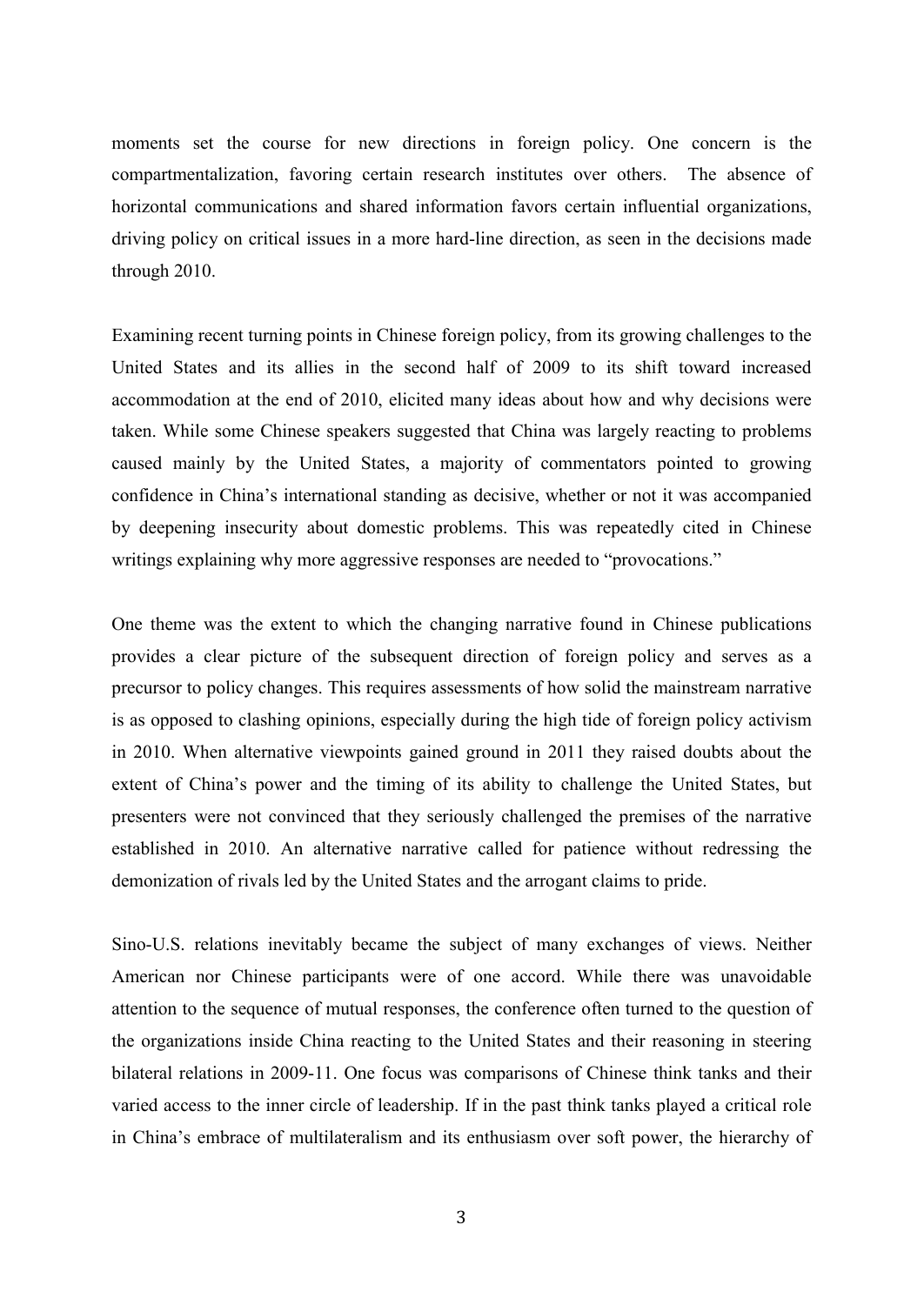access and power of informal channels proved to favor moves that undermined more than a decade of progress in managing international relations.

In one panel on Day 2 questions about policy making focused on China's success in shortterm crisis management in 2008-10 at the expense of making tough decisions that would prevent the further build-up of an economic bubble. While leaders concluded from China's immediate success that their system is superior to capitalism, they also faced warnings that in the name of harmony they were not addressing serious problems. As inflation has risen, the political debate on rebalancing economic development has intensified, but so far there is no indication how policy making will succeed.

Another panel explored the meaning of multilateralism in China, concluding that sovereignty is so privileged that little room is left for genuine multilateralism. The recent case of North Korea casts a dark shadow of how China has reacted even as this damaged prospects for a rump group of five to cooperate within the six-party framework. The bulk of the discussion was about maritime issues and their significance for China's cooperation with ASEAN. Attention turned to the Shanghai Cooperation Organization(SCO) as well. A persistent theme was how China strives to weaken the United States, for example, limiting its ships in China's EEZ and its bases in Central Asia. International regimes such as the United Nations Convention on the Law of the Sea are interpreted in this light.

Discussions brought out various facets of the reasoning behind policy changes. Sorting through the pros and cons of various explanations stimulated many informed exchanges. Diverse opinions focused on specific organizations and their changing influence. Given the importance of the North Korean issue in China's foreign policy and the fact that the conference took place in Seoul it was no surprise that the discussion kept returning to the determinants of China's policy toward the Korean peninsula. Given what foreigners had learned over the past decade, China's shift on North Korea aroused special interest in better understanding who shapes foreign policy based on what reasoning. As opposed to the Foreign Ministry, the International Liaison Department and the PLA drew the closest scrutiny.

The most attention to Chinese Internet voices and their opinions centered on views of the two Koreas. There was interest in what accounts for friendlier attitudes toward North Korea than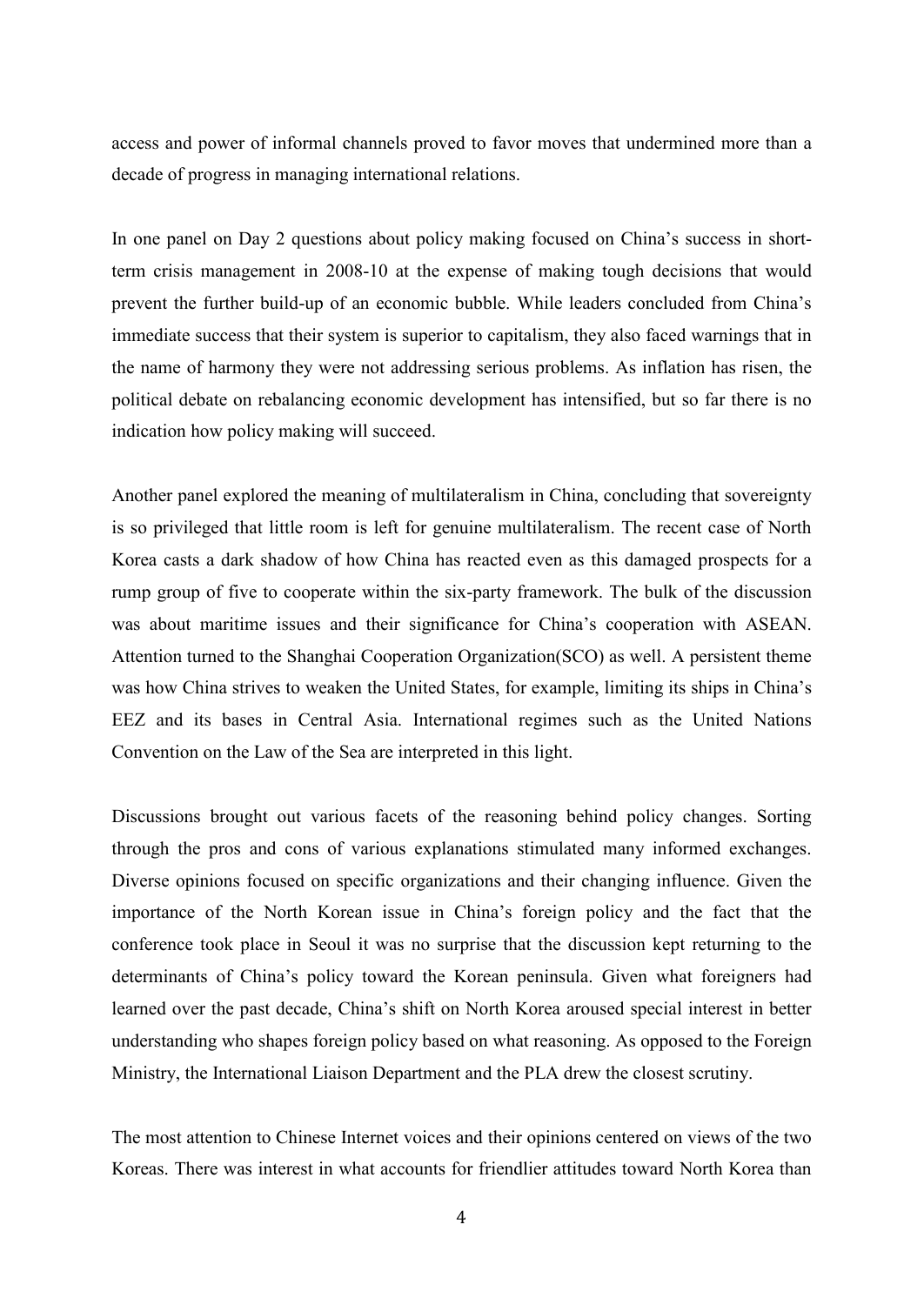South Korea as well as the determinants of widespread critical views of the South, to the degree of mocking it. This was discussed separately from the coverage of China's 2009 debate over North Korea's bellicose turn and how China should respond to calls in the United States and South Korea for more cooperation. The fact that Chinese sources have been demonizing South Korea without blaming North Korea for its violent conduct and threatening rhetoric prompted intense consideration of China's motives.

Policy making toward North Korea was the subject of close scrutiny. This involved analyzing the divergent views of various types of Chinese strategists and considering how different interest groups, notably the PLA, responded to the evolving situation in 2009-10. The significance of Hu Jintao's agreement in January 2011 to joint language with Barack Obama also was of persistent interest. As the conference proceeded, news spread of Kim Jong-il's third trip to China in the span of one year, a further impetus to try to understand how China's North Korean policy is evolving. There was little optimism that the presumed Chinese response through bilateral meetings with the United States and the Six-Party Talks as conducted in 2003-08 would be resumed. Although Taiwan was not a central focus of the conference, some linkages were drawn between China's shift on Korea and its strategy toward Taiwan, raising the possibility that both hot spots could produce confrontations.

Overall, the success of the May Asan conference can be attributed to at least five factors. First, the topic was unusually timely, having already become the subject of up-to-date research by various scholars. Second, in their papers and panel discussions the participants followed the instructions closely, making possible a cohesive, sustained conversation and also a productive division of labor. Third, the participants proved to be attentive listeners, sticking carefully to the schedule without belaboring their own viewpoints and responding precisely to the key or controversial arguments raised by others. Fourth, a promising mix was found of persons with policy making experience who have returned to the academia or think tanks and academics deeply attuned to the policy making process. Finally, the conference was conducted on a high professional level, navigating the often difficult road of a joint, objective search for knowledge and insight rather than straying onto tempting tangential paths of making sure that one's own interpretations gain an edge over others. It may have helped that Seoul is on the frontline of the competition between Beijing and Washington and in the crosshairs of Pyongyang, adding gravity to awareness of the serious stakes involved.